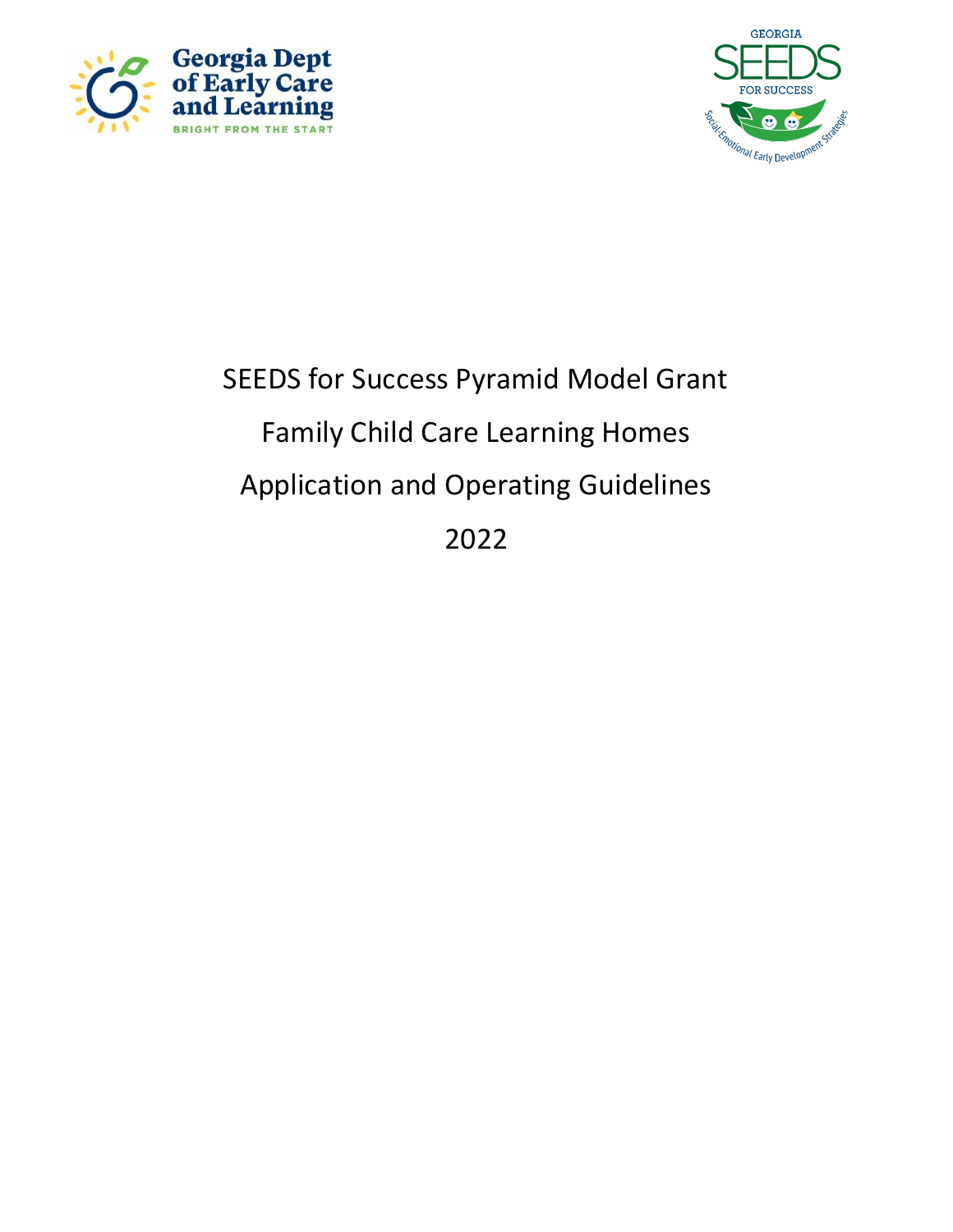## ABOUT THE GRANT GUIDELINES

This document outlines the requirements and regulations for applying for and operating a SEEDS for Success (SEEDS) grant. All SEEDS grant providers must be familiar with and implement these guidelines. The Georgia Department of Early Care and Learning (DECAL)-Bright from the Start makes all funding decisions for the SEEDS grants. If you have questions about this grant opportunity, please contact PSSInfo@decal.ga.gov.

## **1.0 GENERAL PROGRAM INFORMATION**

#### 1.1. Purpose

Through training, resources, and coaching, SEEDS for Success grants equip providers with strategies to promote young children's social emotional development. Specifically, SEEDS grants aim to:

- Increase provider knowledge of young children's social and emotional needs;
- Equip providers with positive behavior support strategies; and
- Enhance providers' use of effective practices to promote young children's social and emotional development.

#### 1.2. Eligibility

To be eligible for participation in the 2022 SEEDS Grant, applicants must:

- Be a licensed Family Child Care Learning Home (FCCLH) provider in good standing with DECAL;
- Have and maintain a 2- or 3-star Quality Rating;
- Have not already participated in SEEDS (FCCLH Cohort One); and
- Not be simultaneously participating in the DECAL LITTLE Grant.

## 1.3. How to Apply

**Eligible FCCLHs must submit an application in Survey Monkey no later than June 1, 2022**. DECAL will not accept incomplete applications or applications submitted outside of the online portal (via email, mail, etc.). DECAL will announce the grant award winners in early July 2022.

#### **2.0. PROFESSIONAL DEVELOPMENT AND GRANT COMPONENTS**

## 2.1. Grant Component Overview

As part of the grant, funded Family Child Care Learning Homes (FCCLH) will receive training, coaching from an Inclusion and Behavior Support Specialist, and materials and technology to support their grant participation. The grant activities will occur between *July 2022 and December 2022.* Each grant component is detailed in the chart below, and the material and technology packages are detailed in the funding section of this document.

Please note, FCCLHs are expected to attend and fully engage in all grant components. DECAL Inclusion and Behavior Support Specialists will document and report provider completion of grant requirements, including attendance at required training institutes and coaching visits. Providers who do not comply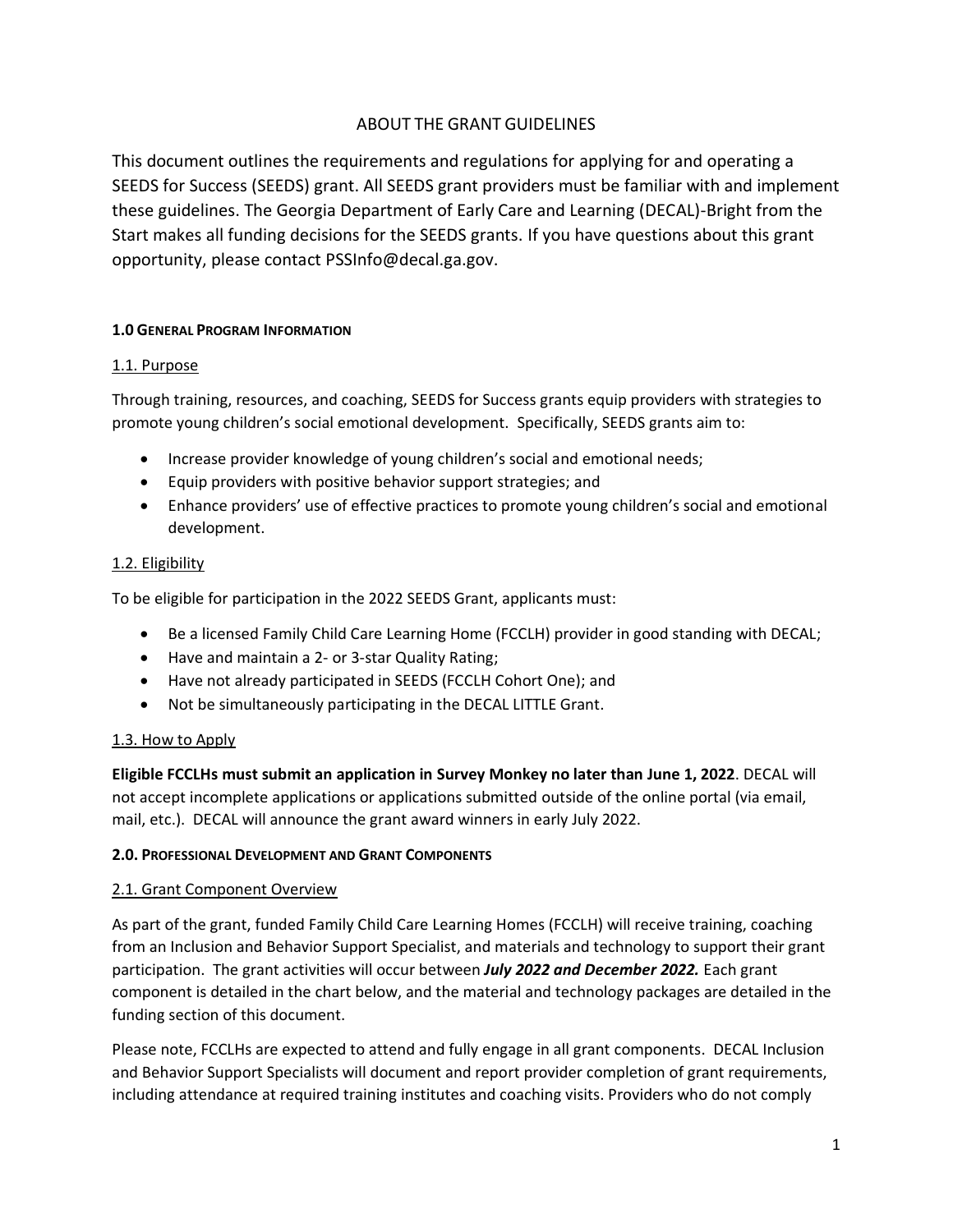with the SEEDS Guidelines may have the existing grant agreement terminated and may not be eligible for future grants.

| <b>Component</b>                                               | When/Where*<br><b>Please note: dates and locations</b><br>are subject to change.                                                                                                                                                  | <b>Additional Details</b>                                                                                                                                                                                                                                                                                                                                                                                                                            |
|----------------------------------------------------------------|-----------------------------------------------------------------------------------------------------------------------------------------------------------------------------------------------------------------------------------|------------------------------------------------------------------------------------------------------------------------------------------------------------------------------------------------------------------------------------------------------------------------------------------------------------------------------------------------------------------------------------------------------------------------------------------------------|
| Welcome<br><b>Meeting</b>                                      | Virtually via Zoom<br>$\bullet$<br>July 20, 2022<br>Time: 7:00-8:30pm                                                                                                                                                             | Welcome meeting will:<br>Detail grant expectations;<br>Introduce grantees to a foundational framework for<br>$\bullet$<br>social-emotional development; and<br>Describe the goals and format of coaching.                                                                                                                                                                                                                                            |
| <b>SEEDS</b><br><b>Training</b><br><b>Institutes</b>           | Virtually via Zoom<br>9:00 am $-12:00$ pm on the<br>following dates:<br>Institute #1: August 13<br>Institute #2: September<br>10<br>Institute #3: October 15<br>Institute #4: November 5                                          | Institutes will cover the following concepts:<br>Nurturing, responsive relationships;<br>$\bullet$<br>High-quality, supportive environments;<br>$\bullet$<br>Emotional literacy and regulation skills;<br>$\bullet$<br>Friendships and social skills; and<br>$\bullet$<br>Positive behavior support strategies.<br>$\bullet$<br>Note: Grantees must attend each institute in full (no<br>more than 15 minutes missed) to be counted as<br>attending. |
| <b>Coaching</b><br><b>Visits</b>                               | Hybrid Format: virtual and<br>$\bullet$<br>onsite coaching<br>Weekly (except for Institute<br>$\bullet$<br>weeks)<br>Coaching visits typically last<br>$\bullet$<br>an hour (with one initial visit<br>lasting up to three hours) | Grantees must complete ten coaching visits<br>$\bullet$<br>between July 20 -November 18.<br>Some coaching visits will occur during FCCLH<br>$\bullet$<br>operating hours, and others will entail goal<br>setting/action planning meetings outside of FCCLH<br>operating hours.<br>DECAL's Inclusion and Behavior Support Specialists<br>$\bullet$<br>will arrange the schedule based on the needs of the<br>provider.                                |
| <b>Evaluation</b><br>and<br><b>Feedback</b><br><b>Measures</b> | Throughout grant period and<br>upon completion of grant<br>activities (November 2022)                                                                                                                                             | Grantees will participate in activities to evaluate<br>program effectiveness, such as surveys, interviews, and<br>the Checklist of Early Childhood Practices.                                                                                                                                                                                                                                                                                        |

## 2.2 Georgia Professional Development System

Georgia PDS combines provider education, experience, and training and assigns all registrants a Career Level. Educators must submit supporting documentation to confirm educational attainment and training. Supporting documents include official transcripts, training certificates, copies of CDA (Child Development Associate) and technical college credentials. The Georgia Professional Standards Commission (PSC) reviews transcripts and credentials for the PDS to verify an individual provider's credentials and degrees.

To attend the SEEDS Institutes and receive a stipend, providers must ensure: